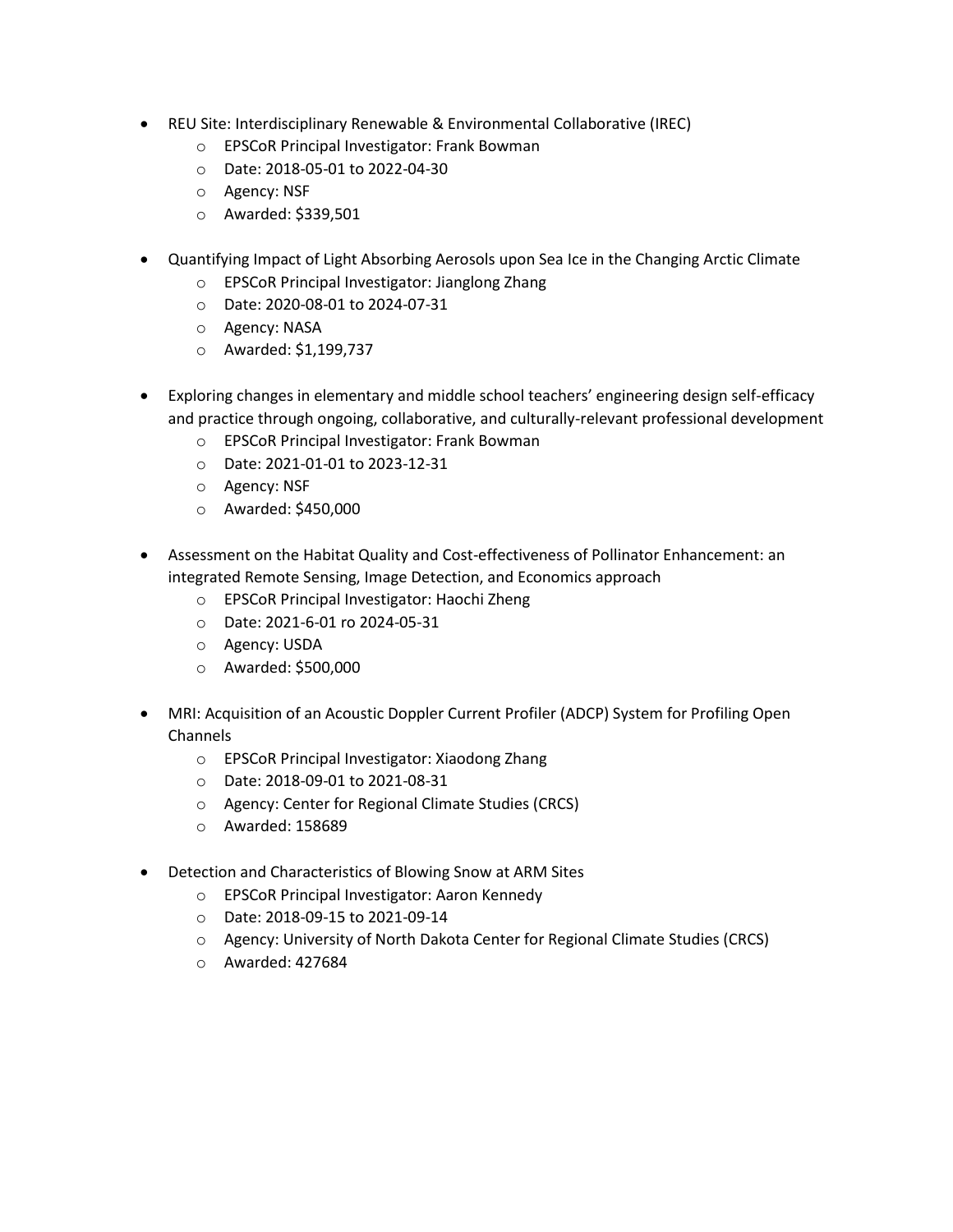- Development and Assessment of Blowing Snow Guidance for an IDSS Situational Awareness Display
	- o EPSCoR Principal Investigator: Aaron Kennedy, Gretchen Mullendore
	- o Agency: UCAR/COMET
	- o Date: 2020-02-21 to 2021-04-30
	- o Amount: 14984
- Assessing economic value of honeybee pollination in increasing sunflower oil yield and oil quality
	- o EPSCoR Principal Investigator: Haochi Zheng
	- o Agency: UND aerospace school
	- o Date: 2019-05-15 to 2020-04-30
	- o Amount: 10000
- Developing Earth Science laboratory activities for the Elementary Education major
	- o EPSCoR Principal Investigator: Eric Brevik
	- o Agency: North Dakota Space Grant
	- o Date: 2019-05-15 to 2019-08-14
	- o Amount: 4500
- Maximizing honeybee pollination to increase sunflower oil yield and oil quality
	- o EPSCoR Principal Investigator: Haochi Zheng
	- o Agency: State of North Dakota
	- o Date: 2019-05-22 to 2020-06-01
	- o Amount: 59113
- Sustainable landscape solutions to reduce pesticide exposure and promote establishment of beneficial insect and pollinator communities in agricultural areas
	- o EPSCoR Principal Investigator: Haochi Zheng
	- o Agency: Nebraska Hatch Multistate Funding
	- o Date: 2016-10-01 to 2020-09-30
	- o Amount: 500,000
- Mesoscale Model Intercomparison at Convection-Allowing Resolution using MODE
	- o EPSCoR Principal Investigator: Gretchen Mullendore
	- o Agency: Developmental Testbed Center (DTC)
	- o Date: 2015-08-01 to 2016-07-31
	- o Amount: 0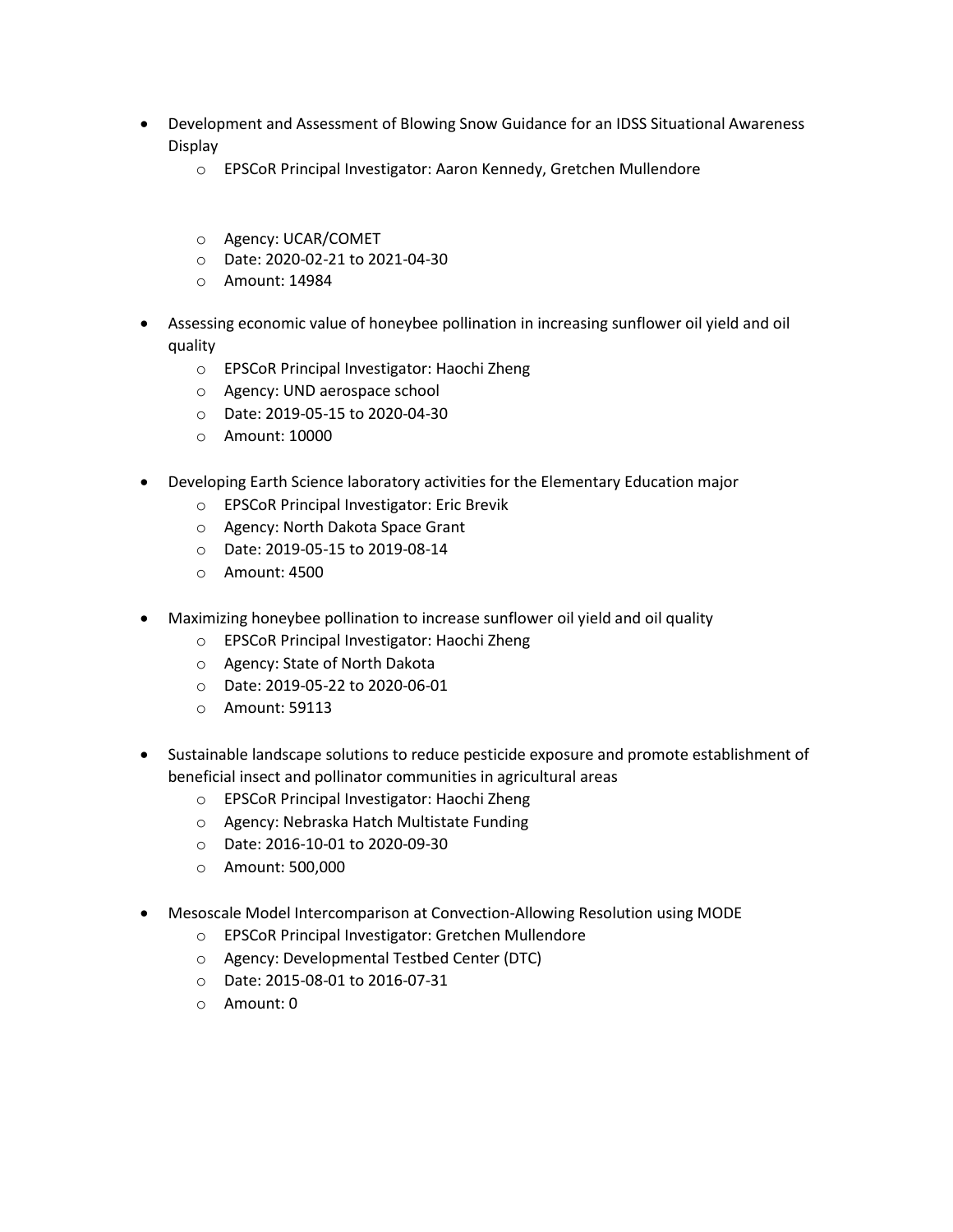- BEST Robotics travel grant
	- o EPSCoR Principal Investigator: Eric Brevik
	- o Agency: North Dakota Department of Career and Technical Education
	- o Date: 2015-10-15
	- o Amount: 8000
- An innovative approach for studying fire radiative power and smoke injection height with the combined use of lidar and polarimeter observations ,
	- o EPSCoR Principal Investigator: Jianglong Zhang
	- o Agency: NASA
	- o Date: 2018-05-07 to 2019-05-06
	- o Amount: 127000
- EAGER: Observations of falling and lofted snow in windy environments.
	- o EPSCoR Principal Investigator: Aaron Kennedy
	- o Agency: National Science Foundation (NSF)
	- o Date: 2018-06-01 to 2020-05-31
	- o Amount: \$166,563
- Investigating the Impact of Aerosol and Cloud Contamination on Hyperspectral Data Assimilation for Operational Weather Forecasting through the Synergistic Use of AIRS, CrIS, MODIS, CALIOP and MISR data.
	- o EPSCoR Principal Investigator: Jianglong Zhang
	- o Agency: NASA
	- o Date: 2018-01-05 to 2021-12-31
	- o Amount: \$225,260
- Deriving phytoplankton size classes, detrital matter, particulate organic matter and particulate inorganic matter from ocean color observation.
	- o EPSCoR Principal Investigator: Xiaodong Zhang
	- o Agency: NASA
	- o Date: 2018-01-01 to 2020-12-20
	- o Amount: \$1,114,930
- Optically resolving size and density distributions of particles in the dissolved-particulate continuum from 20 nm to 20 mm to improve the estimate of carbon flux
	- o EPSCoR Principal Investigator: Xiaodong Zhang
	- o Co-Investigators: Deric Gray, Naval Research Laboratory, USA,
	- o Yannick Huot, Université de Sherbrooke, Canada
	- o Lionel Guidi, Laboratoire d'Océanographie de Villefranche, France
	- o Agency: NASA
	- o Date: 2017-09-20 to 2020-12-20
	- o Amount: \$695,678.00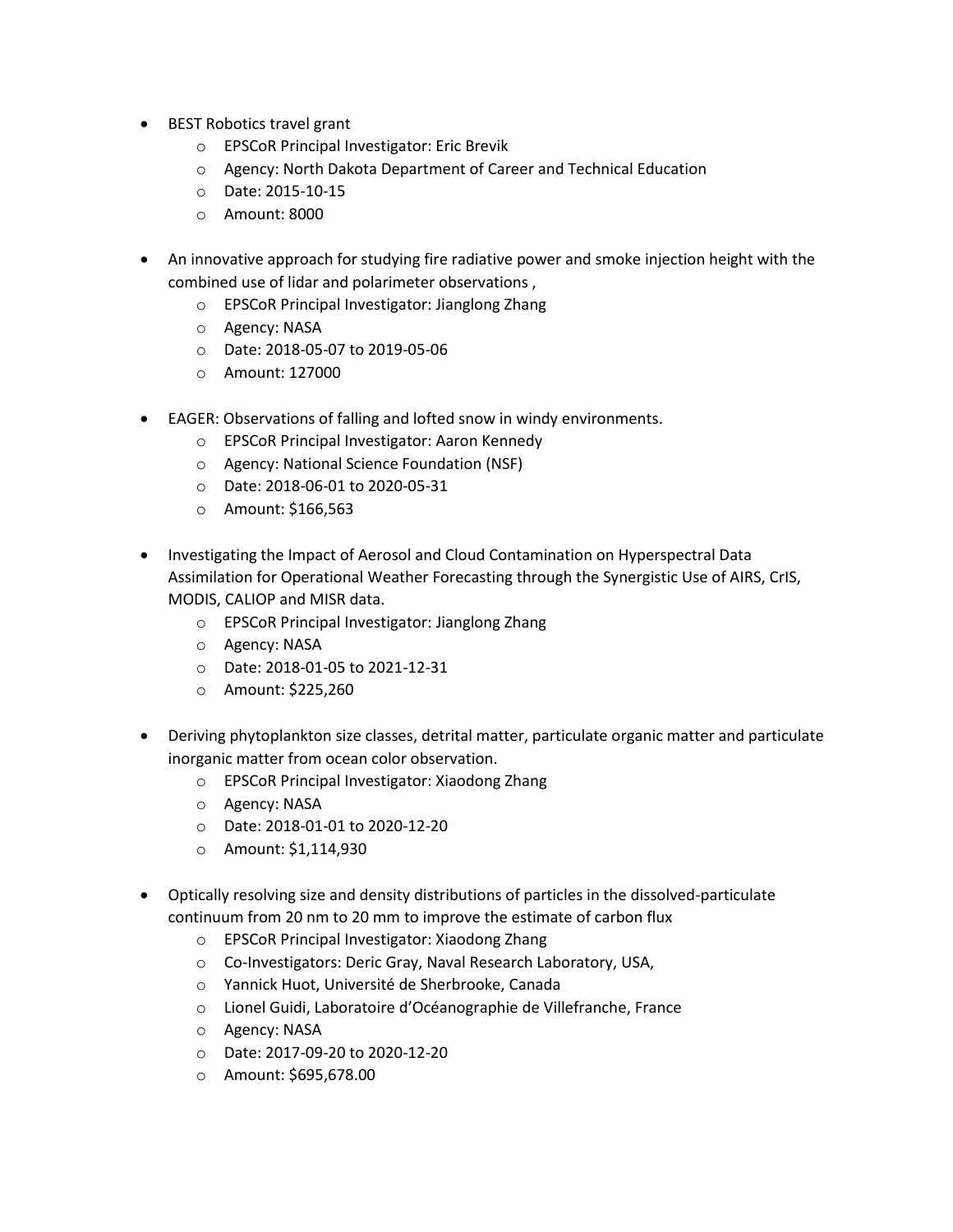- Evaluating Model Reanalyses of Arctic Aerosol Surface and Atmospheric Forcing by Assimilating OMI over ice
	- o EPSCoR Principal Investigator: Jianglong Zhang
	- o Agency: NASA
	- o Date: 2017-06-01 to 2020-05-31
	- o Amount: \$839,508.00
- Community of Practice Focusing on Career-Ready Skills
	- o Principal Investigator: Cheryl Brown (North Dakota State College of Science)
	- o EPSCoR Co-Principal Investigator: Frank Bowman
	- o Co-Principal Investigator: LaCosta Potter
	- o Agency: US Department of Education
	- o Dates: 2016-2017
	- o Amount: \$300,000.00
- Eastern red cedar (Juniperus virginiana L.) for bioenergy production and soil health
	- o Principal Investigator: Thomas Sauer (USDA-ARS National Laboratory for Agriculture and the Environment)
	- o EPSCoR Co-Principal Investigator: Eric Brevik
	- o Co-Principal Investigators: John C. Tyndall (Iowa State University), Diomy Zamora (University of Minnesota), and Junyong Zhu (U.S. Forest Service)
	- o Agency: North Central Sun Grant
	- o Date: 2017-2018
	- o Amount: \$55,486.00
- Optimal garden establishment and maintenance.
	- o Principal Investigator: Linda Hugelen (United Tribes Technical College)
	- o EPSCoR Co-Principal Investigator: Eric Brevik
	- o Co-Principal Investigators: Patricia Aune and Frank Kutka
	- o Agency: US Department of Agriculture (USDA)
	- o Date: 2016-2019
	- o Amount: \$222,000.00
- Modeling water balance and flows of sediment and nutrient in Devils Lake watershed using SWAT
	- o Principal Investigator: Afshin Shabani (University of North Dakota)
	- o EPSCoR Co-Principal Investigator: Xiaodong Zhang
	- o Agency: U.S. Geological Survey USGS
	- o Dates: 2016-2017
	- o Amount: \$2,625.00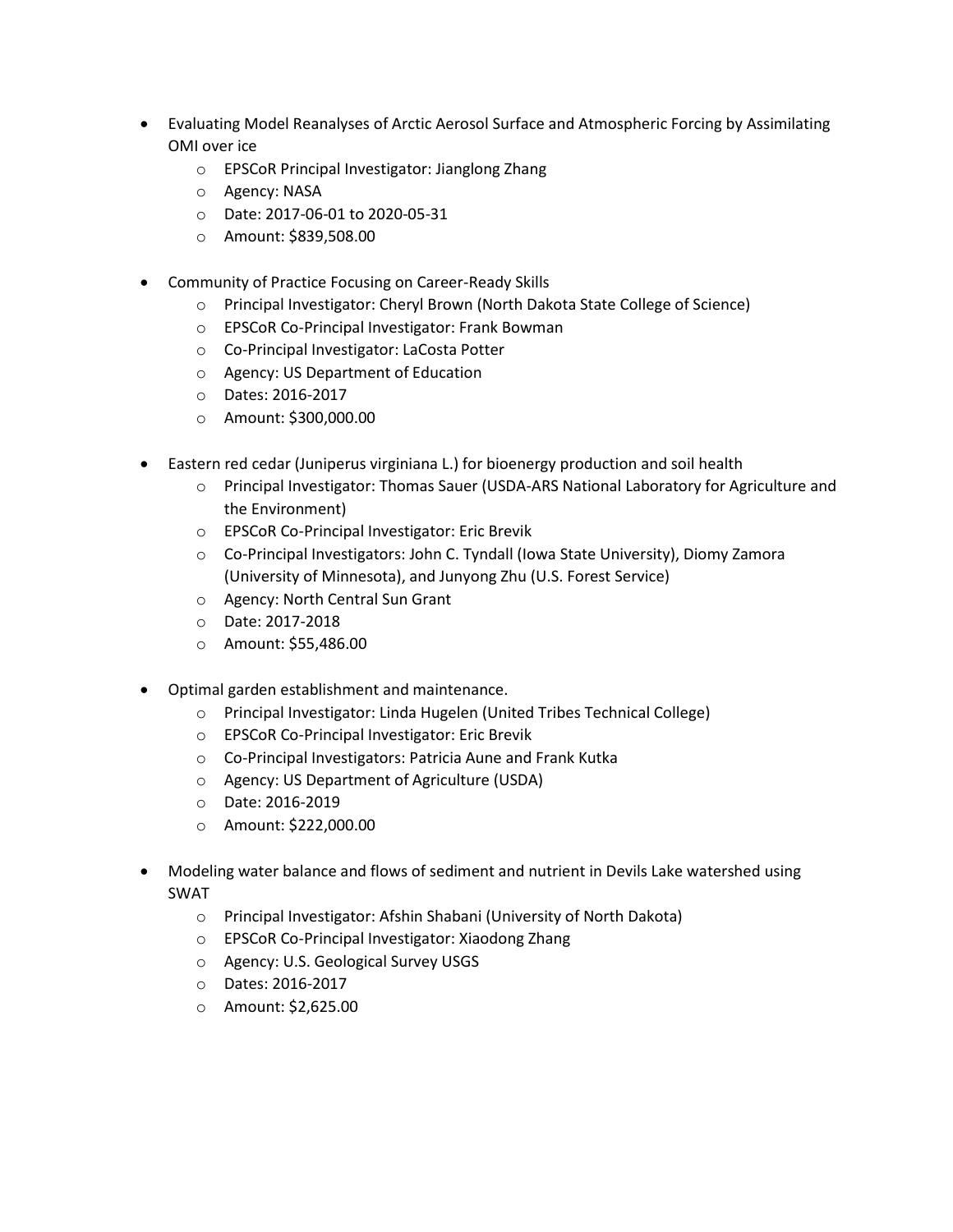- Investigation Seasonal and Annual Variability in Particulate Matter Pollution Over China
	- o EPSCoR Principal Investigator: Jianglong Zhang
	- o Agency: NASA
	- o Dates: 2016
	- o Amount: \$90,000.00
- Managing a sustainable landscape to support national pollination services
	- o EPSCoR Principal Investigator: Haochi Zheng
	- o Agency: US Department of Agriculture (USDA)
	- o Date: 2015
	- o Amount: \$360,201.00
- Inferring Marine Particle Properties from Polarized Volume Scattering Function (IMPROVE)
	- o Principal Investigator: Ping Yang (Texas A&M University)
	- o EPSCoR Co-Principal Investigator: Xiaodong Zhang
	- o Agency: National Science Foundation (NSF)
	- o Date: 2015
	- o Amount: \$640,000.00
- MRI: Advancing Littoral Zone Aerosol Predcition via Holisitc Studies in Regime-Dependent Flows
	- o Principal Investigator: Steven D. Miller (Colorado State University
	- o EPSCoR Co-Principal Investigator: Jianglong Zhang
	- o Agency: Office of Naval Research (ONR)
	- o Dates: 2015-2020
	- o Amount: \$918,113.00
- Pilot Study on the Use of PXRF for Wastewater Analysis
	- o Principal Investigator: David C. Weindorf (Texas Tech University)
	- o EPSCoR Co-Principal Investigator: Eric Brevik
	- o Agency: US Forest Service
	- o Dates: 2015-2016
	- o Amount: \$2,500.00
- Tropical Oceanic Thunderstorm Hazards
	- o Principal Investigator: Michael R. Poellet (University of North Dakota)
	- o EPSCoR Co-Principal Investigator: Gretchen Mullendore (University of North Dakota)
	- o Agency: Northrop Grumman Corp
	- o Dates: 2015-2016
	- o Amount: \$97,531.00